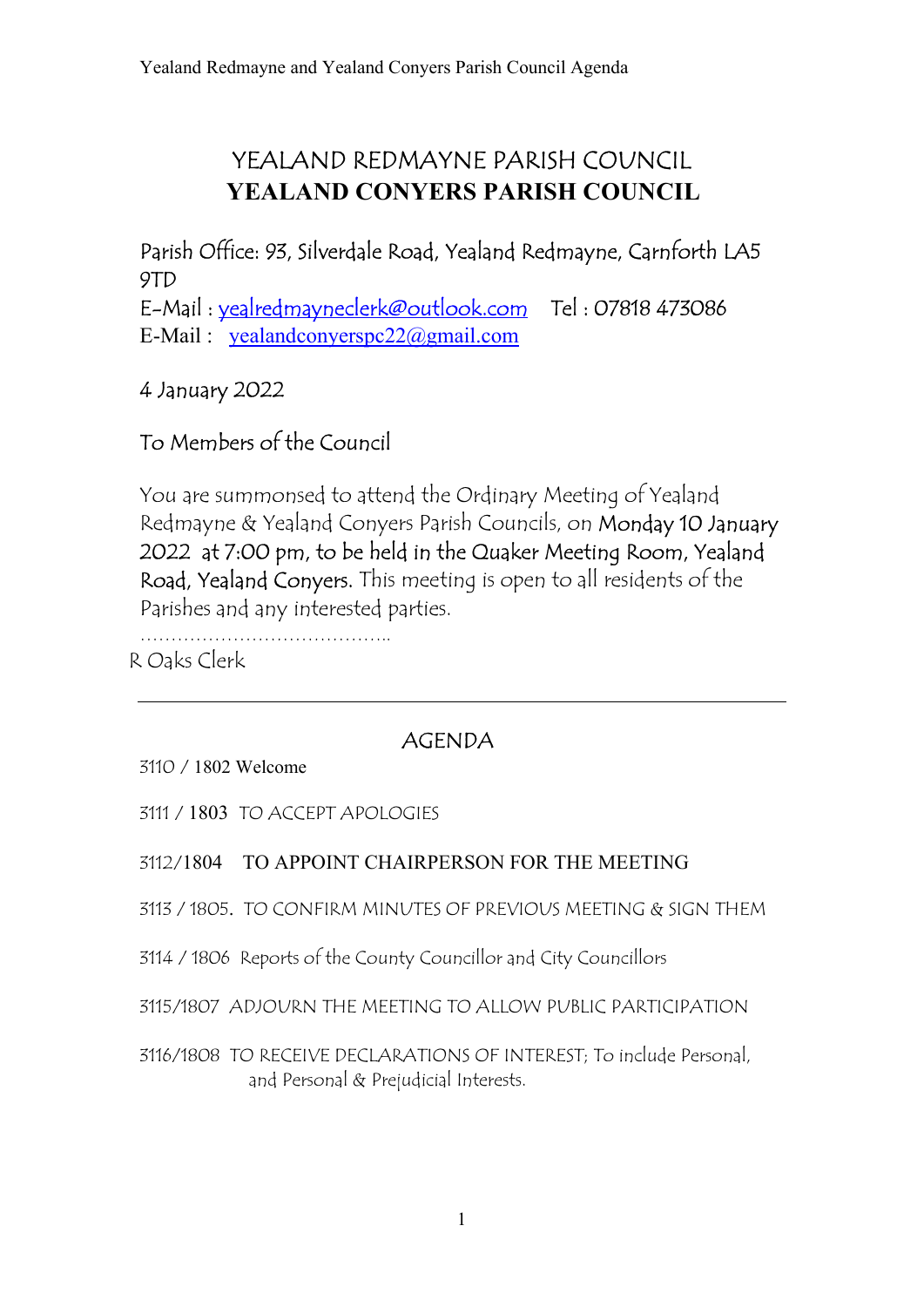#### Yealand Redmayne and Yealand Conyers Parish Council Agenda

3117. PLANNING APPLICATIONS & CONSULTATIONS - REDMAYNE : 1809 PLANNING APPLICATIONS & CONSULTATIONS - CONYERS :

• Erection of a roof structure over existing yard and enclosed midden

Ref. No: 21/01454/FUL | Status: Pending Consideration

Agricultural determination for the erection of an agricultural store building

Ref. No: 21/01455/AD | Status: Pending Consideration

Erection of an agricultural building and two grain hoppers

Ref. No: 21/01457/FUL | Status: Pending Consideration

- $\bullet$  128825 O1 PROPOSED UPGRADE TO EXISTING RADIO BASE STATION INSTALLATION AT CTIL\_128825\_01, HILDERSTONE FARM, BURTON-IN-KENDAL, LANCASHIRE, LA5 9RR (NGR: E 351710 N 476358). Comments by 23/12/21 No objection.
- 21/00678/LB : Listed building application for the removal of chimney breast and stack, alterations to existing openings, works to partition walls, partial removal of ceiling, raising of existing windows, replacement of French doors with window, installation of new windows/doors, installation of secondary glazing, raising of existing roof trusses, construction of a porch to the side elevation, creation of terrace area with external steps, creation of new access and erection of new gate at 59 Yealand Road, LA5 9SJ. Awaiting decision.
- 21/00677/FUL : Construction of a porch to the side elevation, raising of existing roof trusses, creation of terrace area with external steps, creation of a new access and erection of new gate at 59 Yealand Rd. Awaiting decision.
- 21/01253/FUL Leighton Hall Demolition of existing covered storage areas and shed and erection of a single storey extension to the eastern elevation, replacement of the timber frame to existing conservatory, installation of timber doors to enclose loggia, removal of steps and construction of ramps and installation of septic tank Ref. No: | Received: Fri 08 Oct 2021 | Validated: Fri 08 Oct 2021 | Status: Allowed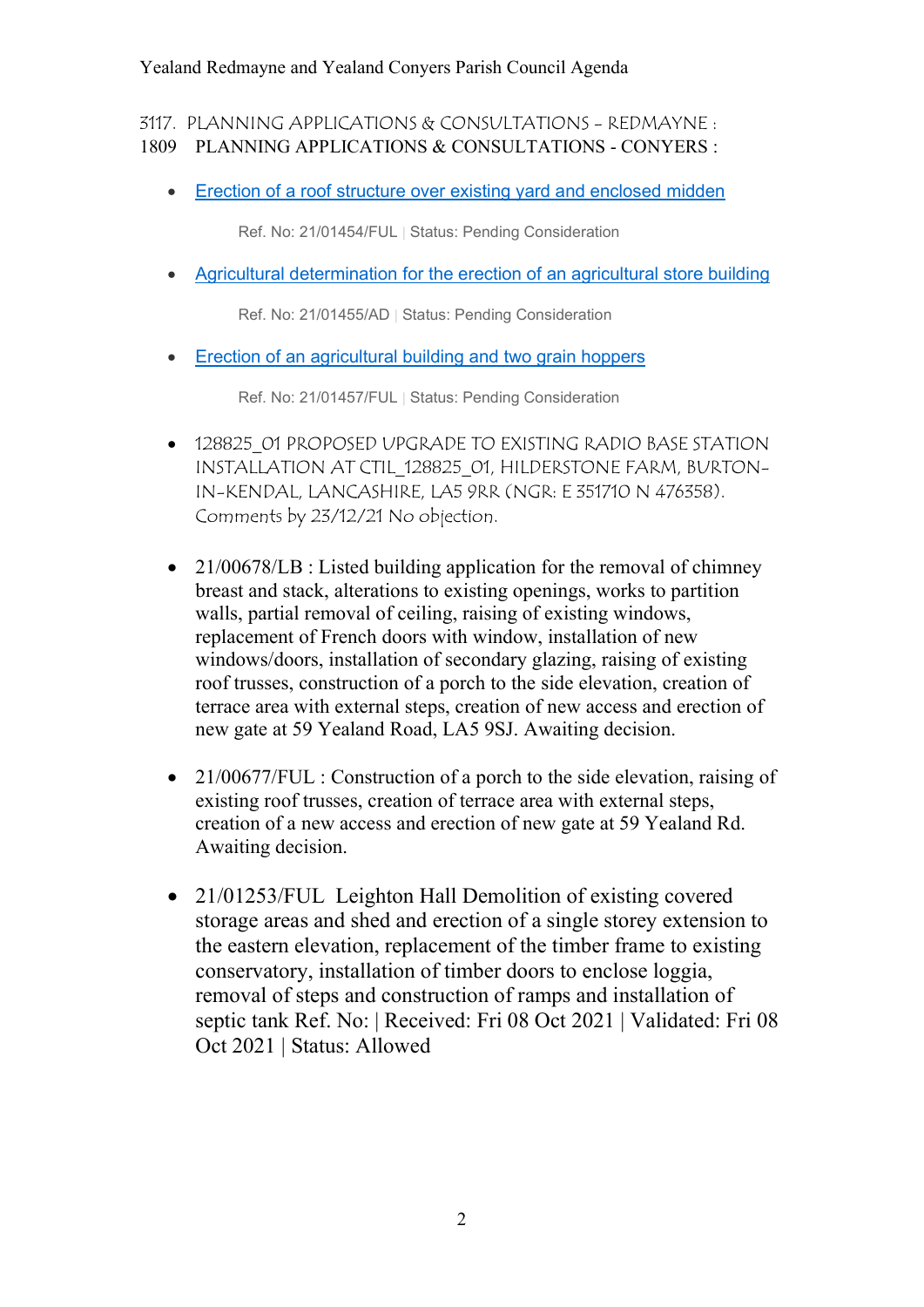#### Yealand Redmayne and Yealand Conyers Parish Council Agenda

#### 3118. TO APPROVE PAYMENTS - REDMAYNE :

- Clerk's Fee Dec, Jan, Feb 2021 £ 774.81 G Rowlinson hedges and strim E284 (chq 446)
	-

• Philip Lees  $£45$  (chq  $447$ )

The Deposit Account now has £7187.12 The Current A/c has £368.36

3119 To consider the precept for 2O22/23

## 1810 TO APPROVE PAYMENTS & FINANCE - CONYERS :

## Income:

Expenditure

• Clerk's Fee Dec, Jan, Feb 2021 £449.67

Current Balance as at 20 Dec is £3664.62

1811 To consider the changes to the signatories on the bank account 1812 To consider the precept for the January meeting

### 3120. TO RECEIVE REPORTS FROM COUNCILLOR REPRESENTATIVES ( for information only )

3121. To consider THE QUEEN'S PLATINUM JUBILEE, 2ND JUNE 2022 Set up a sub committee to organise an event in the village.

3122 To consider the safe destruction or storage of parish paper files 3123 To consider reviewing the tasks of hedge/verge maintenance, who does what and how much for?

1813 Speeding issues - Update

1814 Recruitment of new Councillors

1815 To Consider payment by Dr Sherlock's Charity - to a worthy person within the parishes. (Update from Cllr Arthurs)

1816/3124 Proposed Incorporation of the Hospital of Jesus (Alms Houses in Warton) Charity R237215 and the opportunity for Yealand Conyers and Yealand Redmayne Parish Councils to appoint a "Member of the Company"

3125/ 1817 To consider the merger of the Parishes and what needs to be done. 3126/ 1818. TO CONSIDER ITEMS FOR THE NEWSLETTER 3127 CLERK'S REPORT ( Info Only )